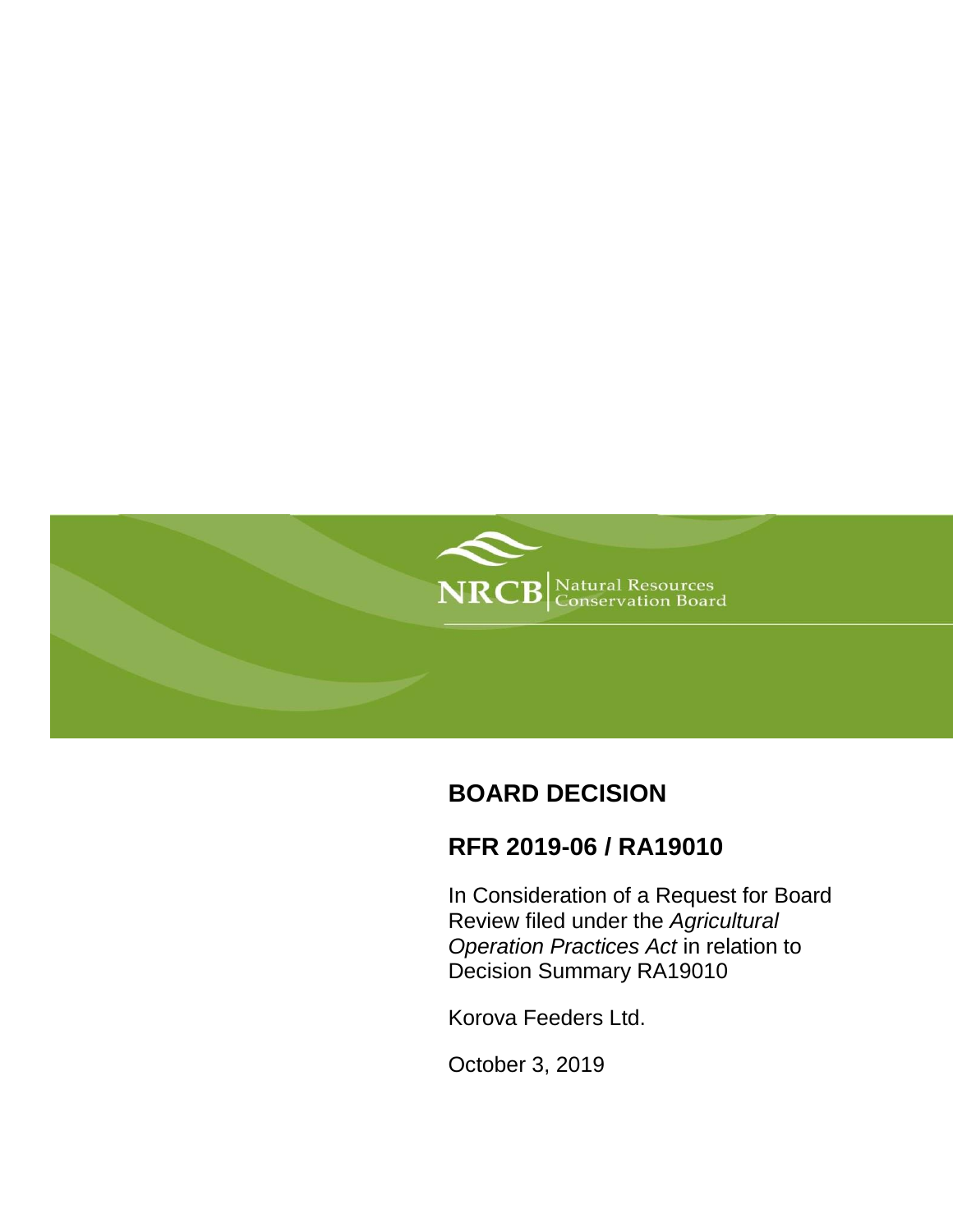# **Background**

On August 28, 2019, Natural Resource Conservation Board (NRCB) approval officer Francisco Echegaray issued Decision Summary RA19010 (Decision Summary) and Approval RA19010 (Approval) with conditions, to expand an existing beef confined feeding operation (CFO) owned and operated by Korova Feeders Ltd. (Korova), at NE 27-29-26 W4M, in Kneehill County (County). The approval includes:

- A deemed approval for 16,000 head (development permits 1879-98, 1939-98, and 2189-00)
- An expansion of the existing beef CFO from 16,000 to 20,600 head of beef finishers

Pursuant to section 20(5) of the *Agricultural Operation Practices Act* (AOPA), a Request for Board Review (RFR) of Decision Summary RA19010 was filed by Darwin Eaket (Eaket), within the 10-day filing deadline established by AOPA.

Following the receipt of the RFR, all directly affected parties were provided with copies of the RFR, and notified of the Board's intent to meet and deliberate on this matter. Directly affected parties with an adverse interest to the matters raised in the RFRs were provided the opportunity to make a rebuttal submission. The Board received a submission from Korova on September 20, 2019, meeting the September 27, 2019 rebuttal filing deadline.

Under the authority of section 18(1) of the *Natural Resource Conservation Board Act*, a division of the Board consisting of Page Stuart (Panel Chair), Sandi Roberts, and Daniel Heaney was established on September 24, 2019, to consider the RFR. The Panel (Board) convened to deliberate on the RFR on September 26, 2019.

## **Jurisdiction**

The Board's authority for granting a review of an approval officer's decision is found in section 25(1) of AOPA, which states:

- *25(1) The Board must, within 10 working days of receiving an application under section 20(5), 22(4) or 23(3) and within 10 working days of the Board's determination under section 20(8) that a person or organization is a directly affected party,*
	- *(a) dismiss the application for review, if in the opinion of the Board, the issues raised in the application for review were adequately dealt with by the approval officer or the issues raised are of little merit, or*
	- *(b) schedule a review.*

The Board considers that a party requesting a review has the onus of demonstrating that there are sufficient grounds to merit review of the approval officer's decision. Section 13(1) of the AOPA Administrative Procedures Regulation describes the information that must be included in each request for Board Review.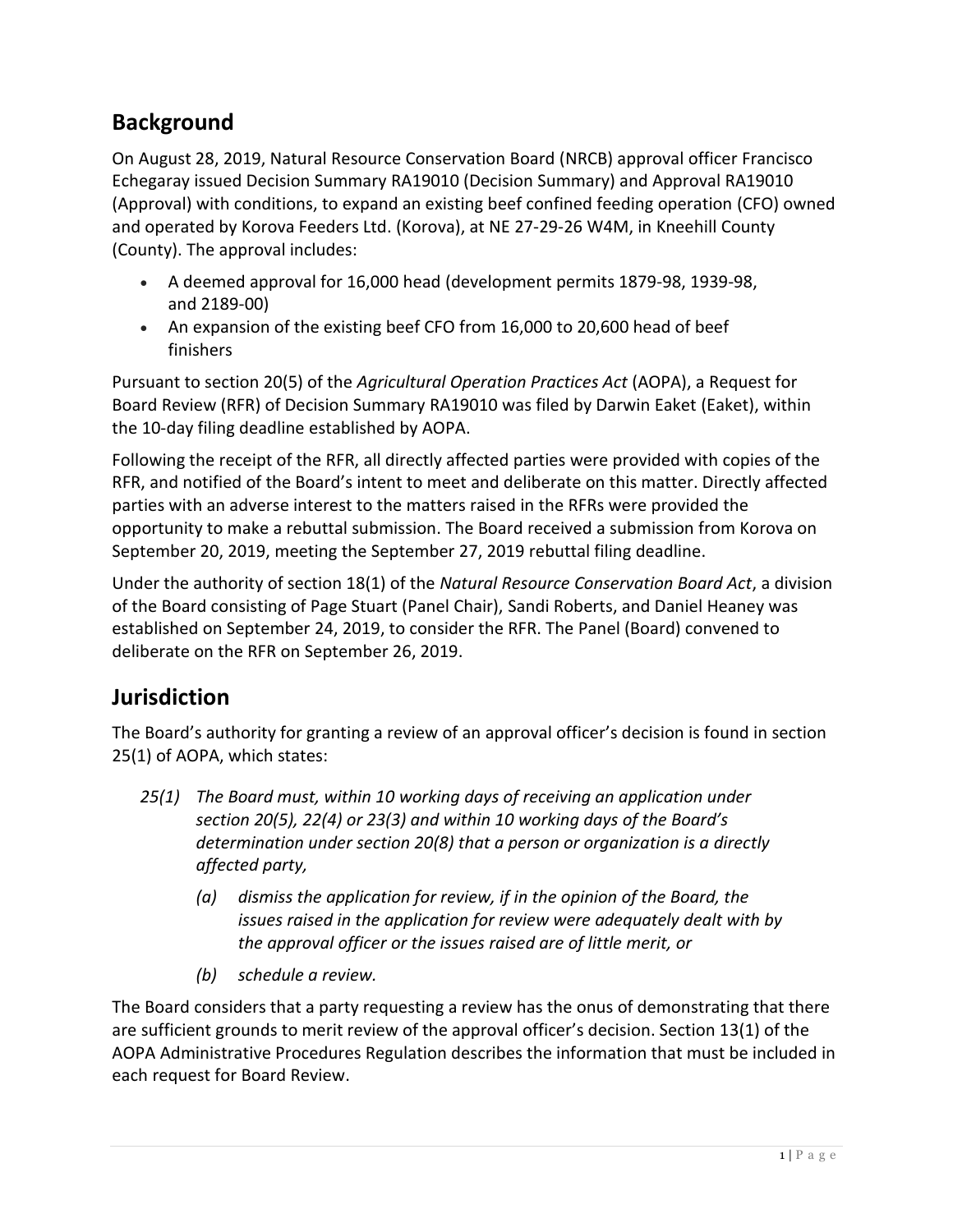## **Documents Considered**

The Board considered the following information:

- Decision Summary RA19010, dated August 28, 2019
- Approval RA19010, dated August 28, 2019
- RFR filed by Mr. Eaket, submitted September 19, 2019
- Rebuttal filed by Korova, submitted September 20, 2019
- Portions of the public record maintained by the approval officer

## **Board Deliberations**

The Board met on September 26, 2019, to deliberate on the following issues raised in the RFR:

- Reduction in groundwater quality and quantity
- Odour
- Decreased property values
- Potential for future expansion
- Negative impacts to health and quality of life
- Increase in traffic and reduced safety
- Transient workers and increased theft and vandalism

### **Groundwater Quality**

The Eaket RFR expressed a concern that water quality will be reduced due to manure contamination.

The approval officer stated that he assessed the CFO's existing facilities using the NRCB's Environmental Risk Screening Tool (ERST), and determined that these facilities pose a low risk to groundwater. Additionally, the approval officer noted that the existing CFO facilities meet or exceed all AOPA technical requirements, which are designed to prevent manure from reaching and contaminating the groundwater. The approval officer also addressed the requirement for operators to adhere to AOPA's soil protection considerations under section 25, AOPA Standards and Administration Regulation (Standards Regulation). The approval officer noted that AOPA requires CFO operators to test soils on farmland to which manure is applied at least every three years, and that these records must be available for inspection by the NRCB.

The Board notes that one of the primary objectives of AOPA and the Standards Regulation is to ensure that manure storage facilities and manure spreading activities address risk to groundwater. The Board accepts that the ERST determination of risk level of the facilities, together with the noted regulatory requirements regarding land application of manure, are sufficient to address risk to groundwater. The Board finds that the approval officer adequately dealt with the concern regarding groundwater quality.

### **Groundwater Quantity**

The Eaket RFR expressed concerns about impacts to water quantity.

In his Decision Summary, the approval officer noted that groundwater supply licensing and monitoring in the province is managed by Alberta Environment and Parks, under the *Water Act*.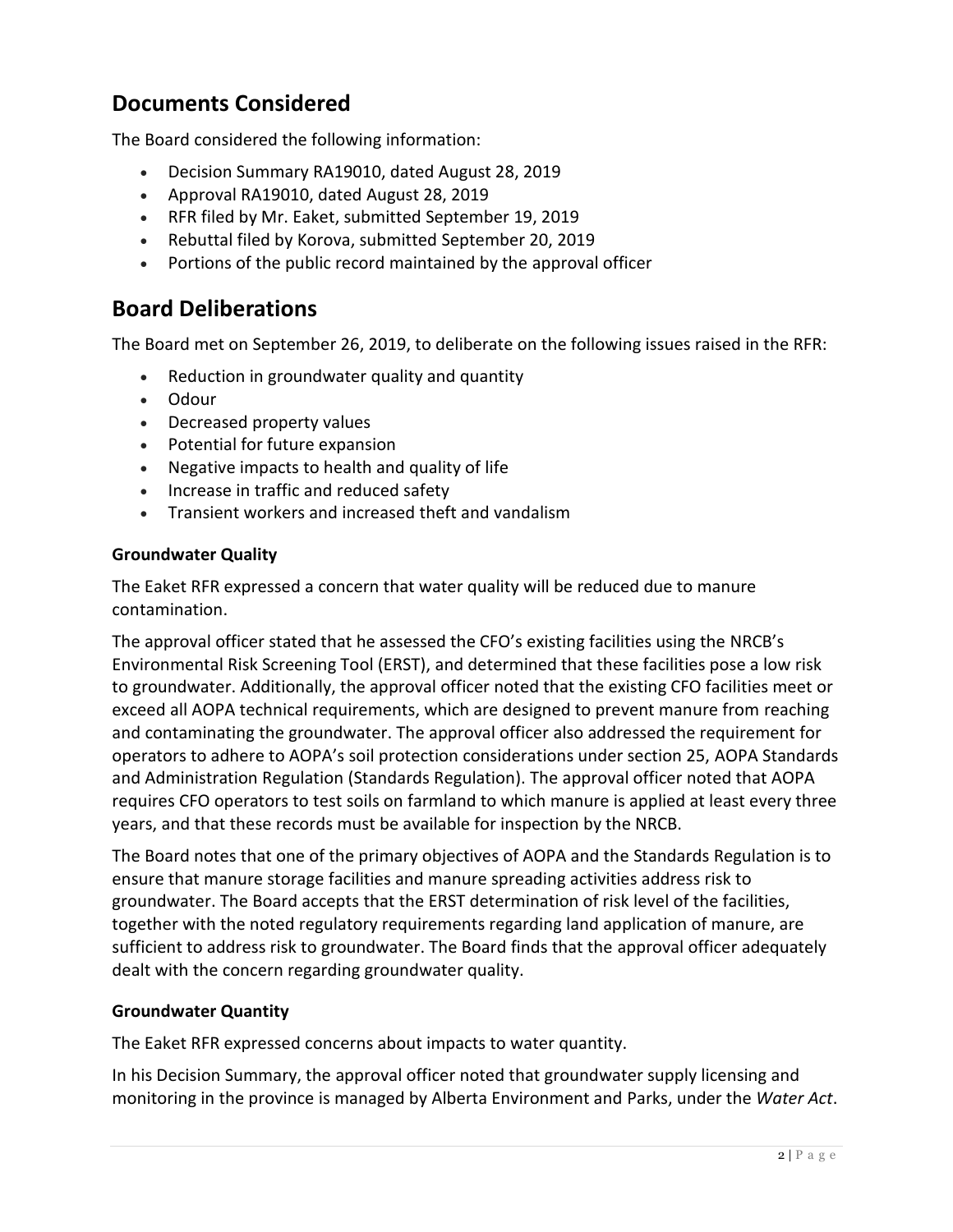Further, the approval officer stated that any expansion prior to receiving a water licence is at the risk of the Korova CFO if the water licence application is denied.

The Board reaffirms that the water supply concern raised in the RFR is outside of AOPA's mandate. The Board agrees with the approval officer's assertion that the signed water licence declaration in the Part 2, Technical Requirements document satisfies the NRCB's requirements. The Board finds that the approval officer adequately dealt with the issue of water quantity.

## **Odour**

The Eaket RFR included a concern about increased odours.

In the Decision Summary, the approval officer considered this concern in Appendix A, describing AOPA's minimum distance separation (MDS) as a means for mitigating odour and other nuisance impact from CFOs. The approval officer acknowledged that potential nuisances such as odour may increase, but confirmed that the application meets the required 884 metre MDS from existing residences.

The Korova rebuttal addressed the issue of odour. Specifically, it described the efficiency of Korova's manure spreading practices intended to reduce odour, which include pen scraping, spreading, and pro-tilling into the soil. Additionally, Korova describes its use of Rolled Compacted Concrete (RCC), which is a pen surface amendment. It asserted that research demonstrates a 30 per cent reduction of manure when pen floors are amended with RCC, reducing the volume of manure hauled out of pens.

The Board agrees that the approval officer adequately considered odour nuisance through AOPA's MDS provisions. Since the CFO meets the MDS requirement, the Board finds that the approval officer adequately dealt with the issue of odour.

## **Property Values**

The Eaket RFR expressed a concern about the potential for reduced property values. The siting of CFO's is subject to land use provisions that are established by the municipal authority in its municipal development plan (MDP).

AOPA section 20(1) addresses the requirements around land use provisions:

*20(1) In considering an application for an approval or an amendment of an approval, an approval officer must consider whether the applicant meets the requirements of this Part and the regulations and whether the application is consistent with the municipal development plan land use provisions….*

In the Decision Summary Appendix A, the approval officer reviewed land use provisions in the MDP. The approval officer concluded that the application is consistent with the County's land use provisions in the MDP. Additionally, the approval officer had regard for the response of the County's manager of planning and development, stating that the County had no concerns with the application.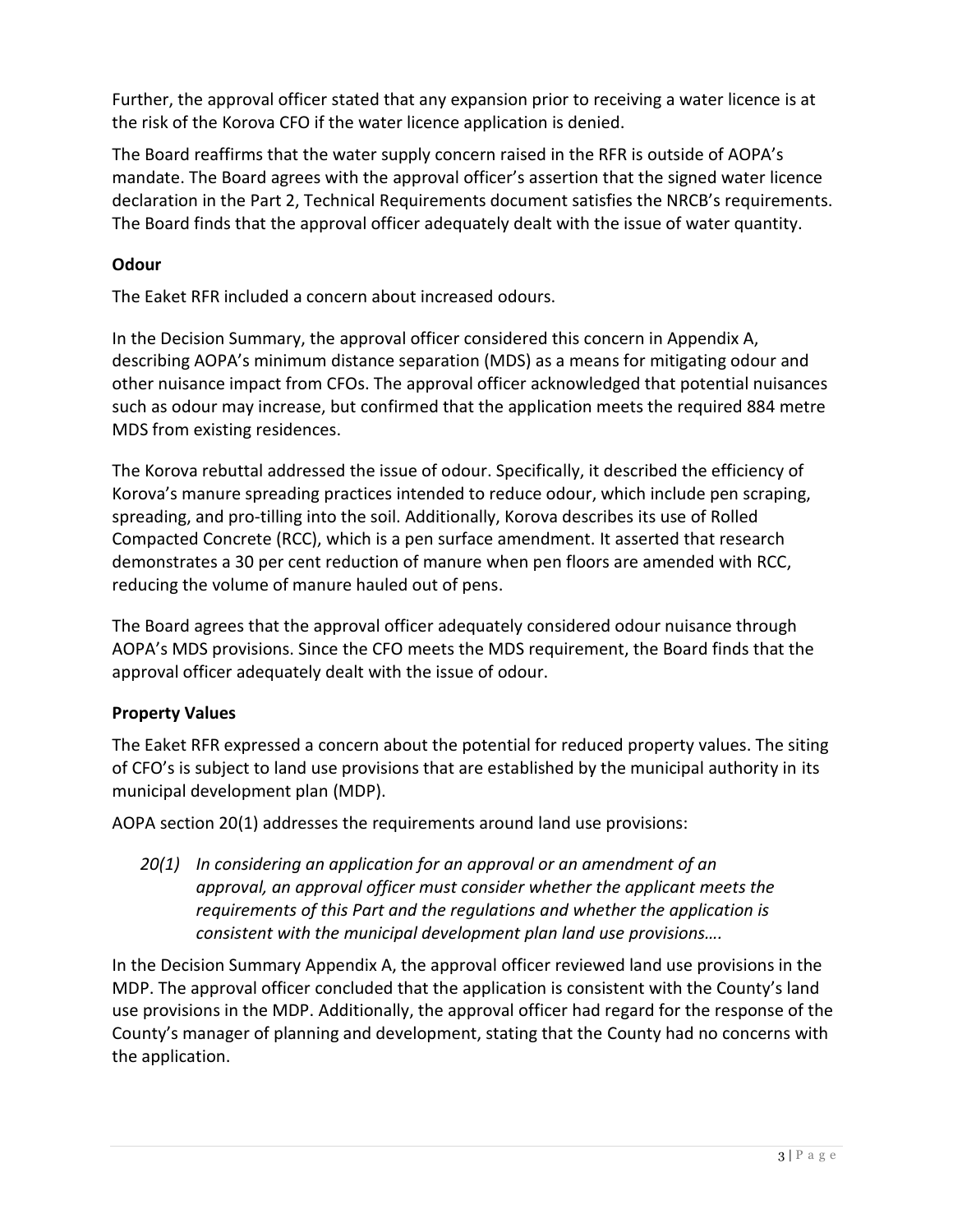The Board and NRCB Field Services have consistently stated that effects on land values are not a subject for the NRCB's review under AOPA. The Board accepts that impacts on property values are a land use issue and therefore a planning matter dealt with by the municipality in its MDP and land use bylaws. The Board finds that the approval officer adequately dealt with the concern regarding property values.

### **Future Expansion**

The Eaket RFR raised a concern that the Korova CFO could expand in the future. This issue was not identified in the statement of concern filed by Darwin Eaket on June 13, 2019, and thus was not addressed by the approval officer in the Decision Summary.

The Board observes that any future expansion of the Korova CFO would need to be evaluated and assessed against the legislative and regulatory framework in place at the time of the application. The Board notes that opportunities to expand would be governed by whatever locational and siting limitations are in place at that time. The Board has no authority to evaluate the likelihood of the success of any future expansion applications.

The Board finds that the issue of the potential for future expansion of the Korova CFO is without merit.

### **Other Matters**

The RFR raised a number of issues relating to family health, quality of life, and traffic safety.

Within the Decision Summary, the approval officer noted that applications are forwarded to a number of authorities for their review and consideration as part of the standard application process. In this case, the Korova CFO application was sent to authorities including Alberta Health Services, Alberta Transportation, and Kneehill County.

The Board finds that the primary jurisdiction for matters related to family health, quality of life, and traffic safety rests with these authorities, and they raised no issues that merit Board review. The Board finds that the approval officer adequately dealt with each of these issues.

The RFR further asserted that the expansion will increase the number of transient workers, increasing theft and vandalism. The Board views community safety and security as an issue that, in its experience, has not been associated with the agricultural workforce. This issue does not merit Board review.

### **RFR Requested Actions, Conditions and Amendments**

The Eaket RFR included a request to restrict the number of animals at the Korova CFO to existing numbers. Additionally, there was a request for surprise visits to ensure strict compliance, suggesting large fines and serious consequences for infractions.

The Board carefully considers mitigations proposed in this section of submitted RFRs, and considers whether the apparent or intended outcome of the mitigations, if warranted by the requirements of AOPA, has been appropriately addressed by the approval officer. In this case, the Board finds that the approval officer adequately addressed the requirements related to an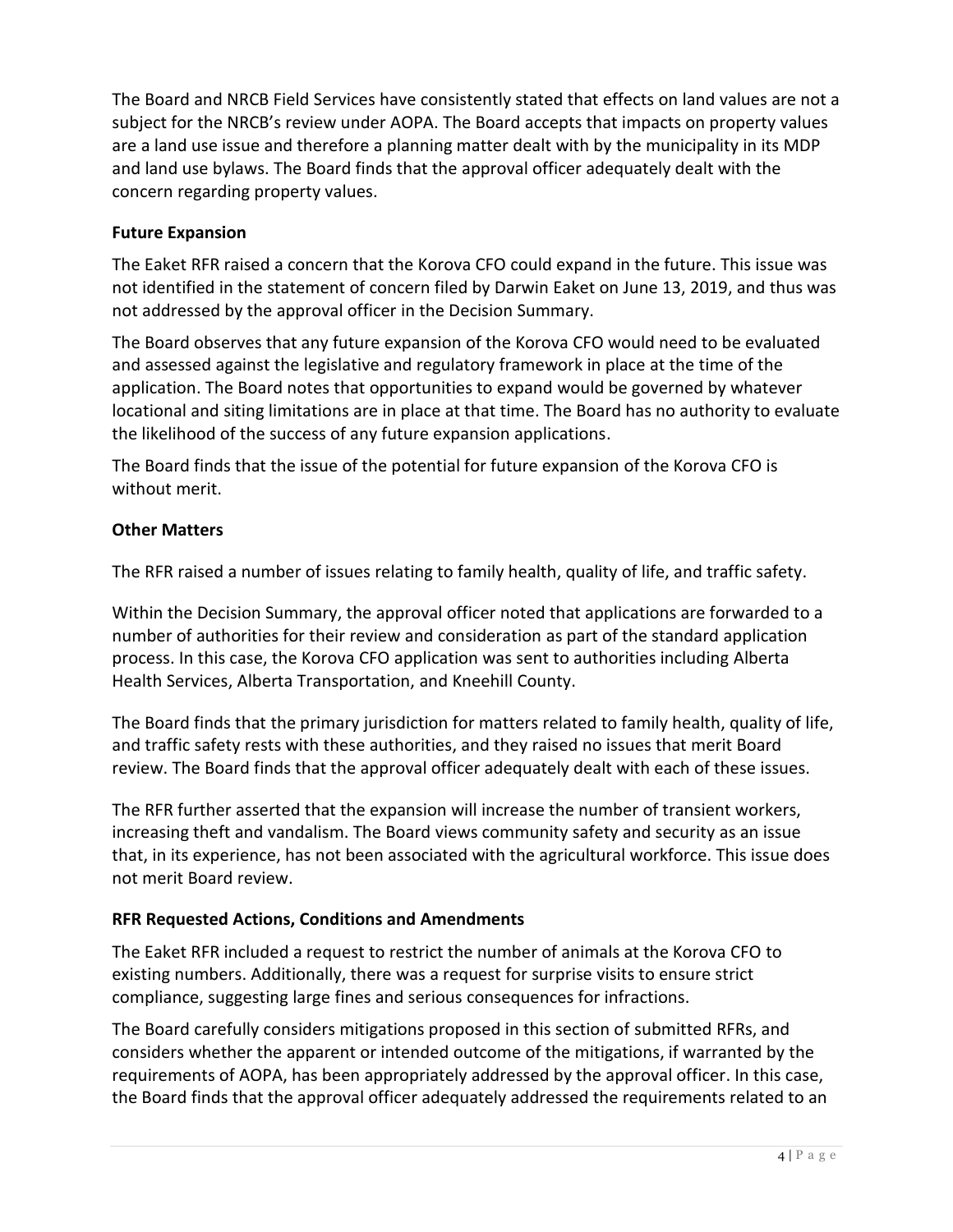increase in the permitted number of livestock. The requirement for the Korova CFO to comply with the permitted occupancy of 20,600 head of beef finishers in the Approval is listed as a condition. Additionally, the Board notes that concerns raised regarding the identification and subsequent consequences of non-compliance with AOPA requirements is a matter for the NRCB's Compliance Division, and is addressed by the approval officer in the Decision Summary. The Board finds that the approval officer fully addressed this issue.

## **Decision**

As a result of the Board's deliberations, it has determined that the approval officer has adequately addressed the issues raised in the filed Request for Review, or the issues raised have no merit, and therefore does not direct any matter to a hearing. The RFR is denied.

DATED at EDMONTON, ALBERTA, this 3rd day of October, 2019.

\_\_\_\_\_\_\_\_\_\_\_\_\_\_\_\_\_\_\_\_\_\_\_\_\_\_\_\_ \_\_\_\_\_\_\_\_\_\_\_\_\_\_\_\_\_\_\_\_\_\_\_\_\_\_\_\_

*Original signed by:*

L. Page Stuart Sandi Roberts

Daniel Heaney

\_\_\_\_\_\_\_\_\_\_\_\_\_\_\_\_\_\_\_\_\_\_\_\_\_\_\_\_